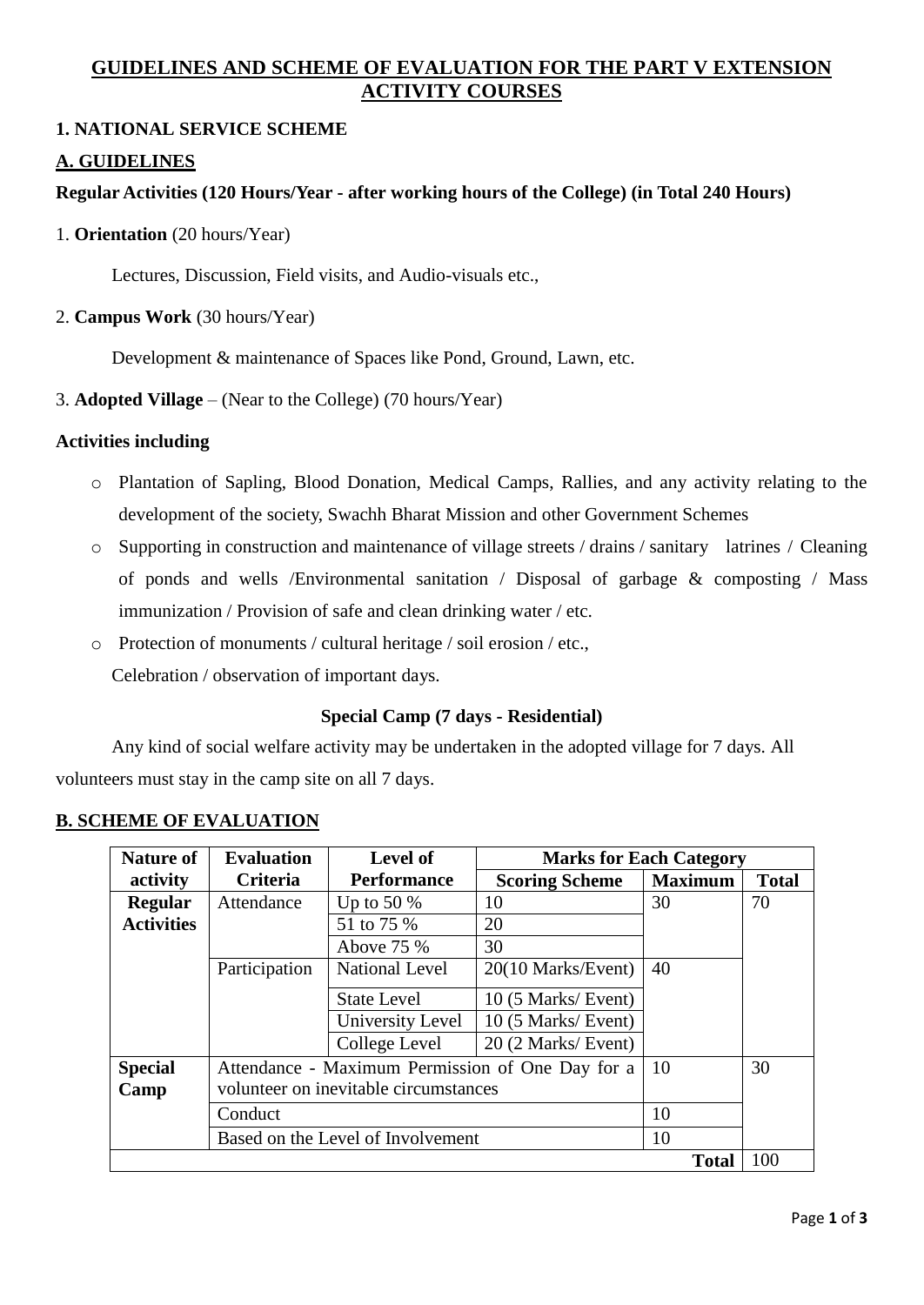# **2. NATIONAL CADETS CORP**

## **A. GUIDELINES**

Parades as per the Government of India Norms

#### **B. SCHEME OF EVALUATION**

| <b>Evaluation</b>    | <b>Level of Performance</b>           | <b>Marks for Each Category</b> |                |              |
|----------------------|---------------------------------------|--------------------------------|----------------|--------------|
| <b>Criteria</b>      |                                       | <b>Scoring Scheme</b>          | <b>Maximum</b> | <b>Total</b> |
|                      |                                       |                                |                | (Maximum)    |
| <b>Attendance</b>    | Up to 50 $%$                          | 10                             | 30             | 70           |
|                      | 51 to 75 %                            | 20                             |                |              |
|                      | Above 75 %                            | 30                             |                |              |
| <b>Participation</b> | Parade and Involvement                | $20(10$ Marks/year)            | 40             |              |
|                      | Social Awareness Programme            | 15 (5 Marks/Event)             |                |              |
|                      | <b>Blood Donation</b>                 | 5 Marks                        |                |              |
| Camps                | <b>CATC</b>                           |                                | 10             | 30           |
|                      | National Level Carops & IGC (RDC/TSC) | 10                             |                |              |
|                      | 'B' Certificate                       |                                |                |              |
|                      | RDC & TSC Delhi                       |                                | 20             |              |
| Total                |                                       |                                |                | 100          |

# **3. PHYSICAL EDUCATION**

## **A. GUIDELINES**

#### **Regular Activities (120 Hours/Year - after working hours of the College) (in Total 240 Hours)**

The Physical Education curriculum will develop students' knowledge and skills in physical activities. This base of knowledge and skills in Physical Education is a core component of the wholesome development of an individual. It helps to create a fit citizen of our nation.

Regular Activities will be prescribed by the Physical Director / Faculty i/c of the colleges / University as per the local needs of the institutions.

#### **Nature of activity Evaluation Criteria Level of Performance Marks for Each Category Scoring Scheme** | **Maximum** | **Total (Maximum) Regular Activities** Attendance Up to 50 % 10 30 70 51 to 75 % 20 Above 75 % 30 Fitness Progression Flexibility, Strength & Endurance From Semester I to Semester IV 15 Participation Regular physical activities, games/sports  $\&$ Intramural sports, health awareness activates, conferences/seminars etc. 25 Involvement in organizing sports activities / tournaments/competitions **Special Camp** Intramural Sports 10 30 Intercollegiate / District Level 20 Inter-University/State Level & Above 30 **Total** 100

# **B. SCHEME OF EVALUATION**